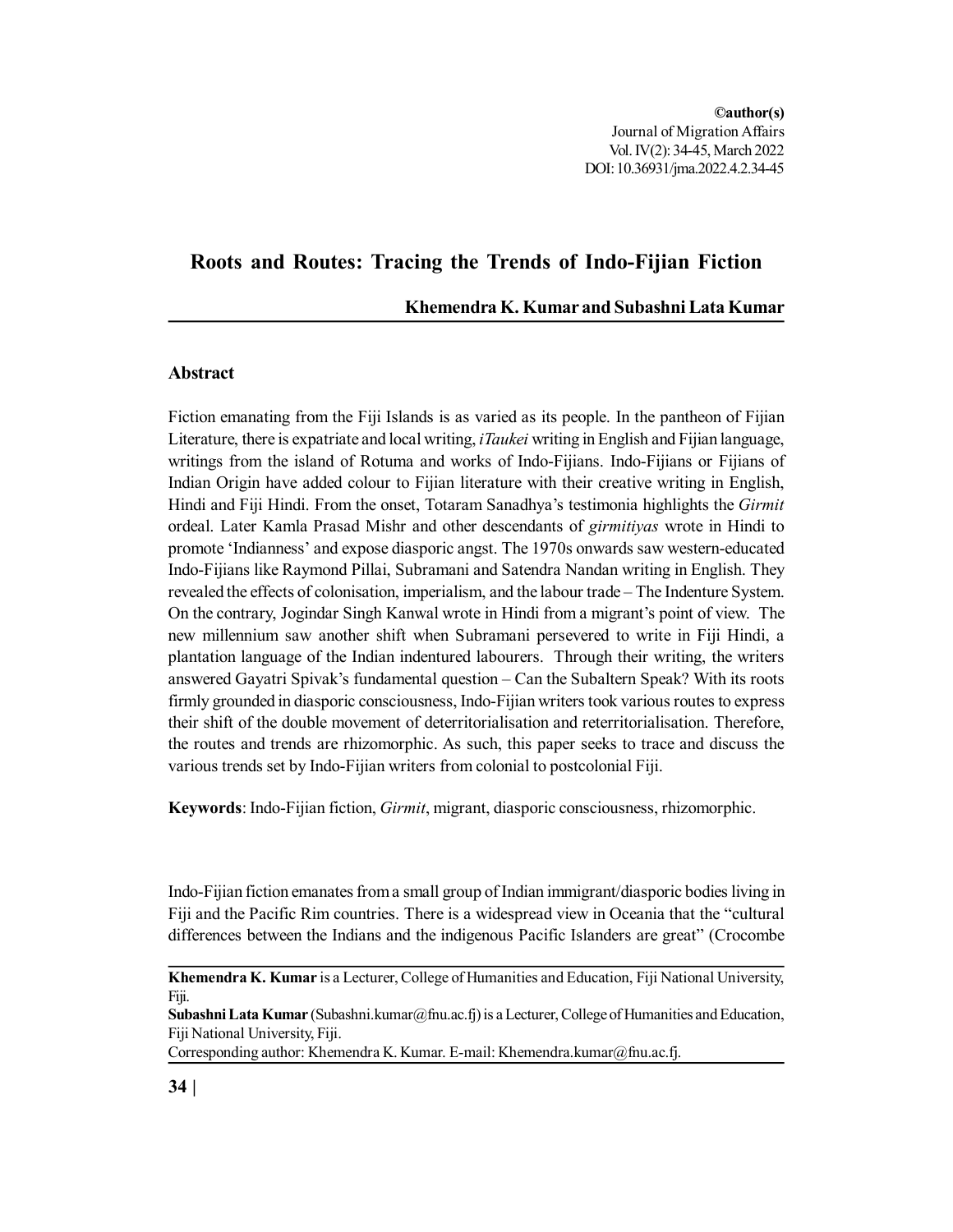1981, 7). The same holds in the case of the Fiji Islands. Even though the *iTaukei* (native Fijians) and Indo-Fijians have lived in the same country for more than 140 years, little assimilation and integration have occurred so far. The initial divide between the two groups was of colonial design where indentured labourers were contained in the coolie lines and the *iTaukei* in their communal village setup. Crossing the threshold of the village or the coolie lines was a punishable act by law during the Indenture period. An attempt to reduce the status of Indian labourers as coolies further deepened the divide. *Koli* means a dog in the Fijian language and is homonymous with the word coolie. This similarity and the negative animal imagery further stereotyped the Indians in Fiji. The *iTaukei* considered the Indian indentured labourers as lower-class, fit for slave labour and mere agents of colonial machinery who would eventually leave once Fiji became economically stable. But the *iTaukeis* were unaware of the hidden agenda of the colonial administration who were more interested in retaining the indentured labourers.

The British colonial administration saw Indians fit for sugar cultivation more than any other labourers stating, "[f]or all purposes connected with sugar cultivation... the superiority of the Indians had been recognised" (Gillion 1958*,*184). Unaware of the hidden mechanics of the colonial operations, the *iTaukei* Fijians, from the inception of the Indenture System, considered the indentured labourer as a *vulagi,* meaning a visitor. Today, the label of a *vulagi* is further extended to Indo-Fijians, the descendants of the indentured labourers. But Indo-Fijians, born and bred in Fiji, do not consider themselves visitors anymore or people who desire a return to India. The differing view has kept the two major communities at bay without much assimilation. As a result, the lifestyle, culture, customs, religion, world view and many other aspects of *iTaukei* and Indo-Fijians differ. This difference is also manifested in English, Hindi, and Fiji Hindi literature.

The descendants of Indian indentured labourers from British India carry many tags and various ethnic profiling that lead to numerous misperceptions. Fijian of Indian descent, Fiji Indians, Indo-Fijians, Indians, Asians and Hindustani are some tags for the Indians who live in Fiji. The transformation of the early indentured, *girmitiya* or coolie Indians into 'Fiji Indian' with the identity of Indian ancestry took almost nine decades. After independence in 1970, they were variously called Fiji-born Indians, Indo-Fijians, Fiji"Indians and so forth (Naidu 2017, 11-26). Danika Coulson found 14 different ethnic labels in her research on Indo-Fijian identity formation. Out of all the various ethnic labels, 'Indo-Fijian' as a term/label is popularised by historian Brij Lal (2004) and scholars Adrian Mayer (1963), Robin Cohen (2008) and others.

Writers and critics in Fiji and abroad have used 'Indo-Fijian' far more often than any other tag or profile. *The Indo-Fijian Experience* (Subramani 1979), *Shifting Location: Indo-Fijian Writing from Australia* (Subramani 2009) and *Bittersweet: The Indo-Fijian Experience* (Lal 2004) are just a few of the many texts and scholarly articles carrying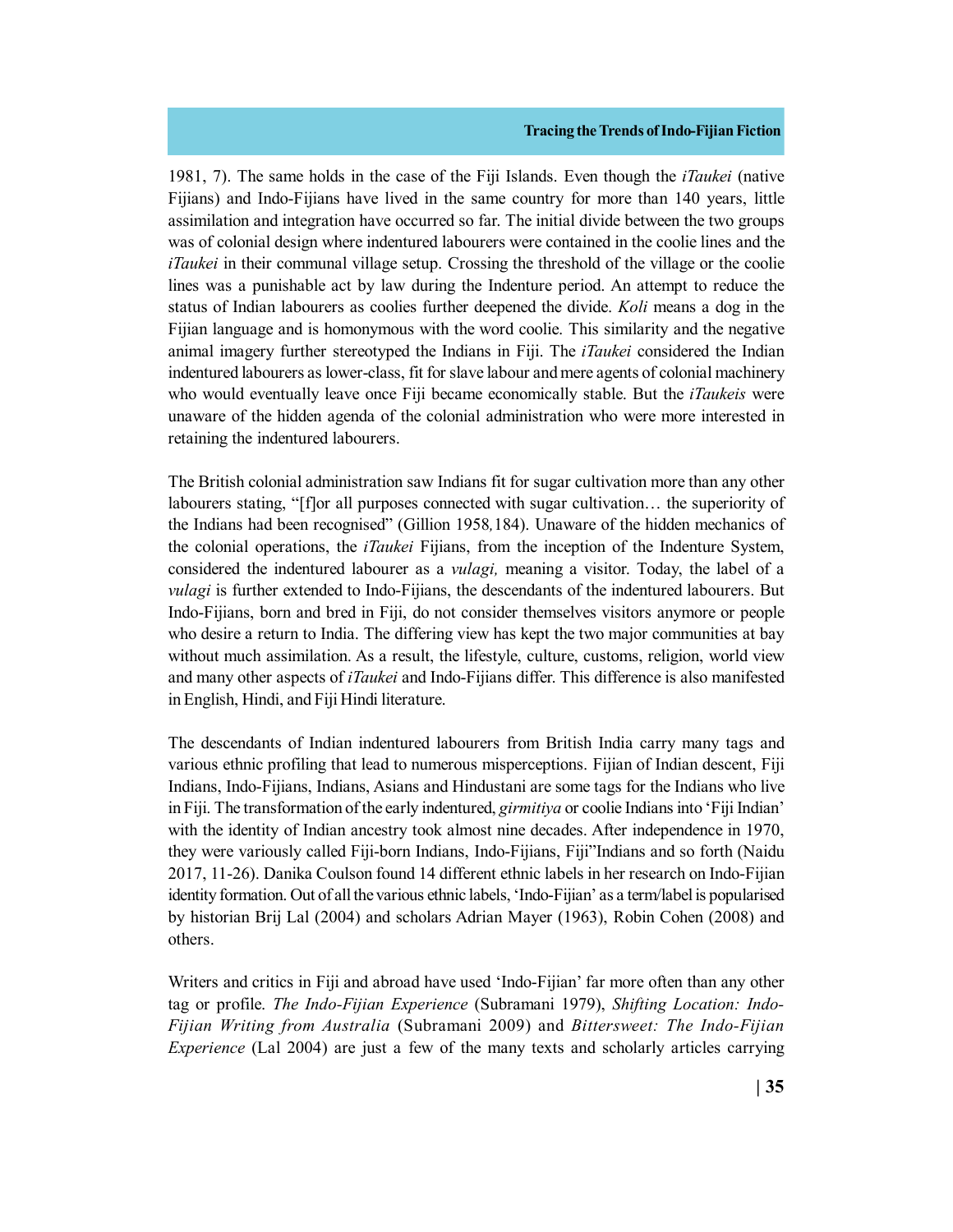'Indo-Fijian' in their titles. Vijay Mishra accentuates the hyphenated identities of authors and their works. He reasons that

[t]he hyphen – Indo-Americans, Indian-Americans, Hindu-Americans, Muslim-Britons – signals the desire to enter into some kind of generic taxonomy and yet at the same time retain, through the hyphen, the problematic situating of the self as simultaneously belonging 'here' and 'there'. (Mishra 2007, 185)

Vijay Mishra explains that the 'hyphen' indicates both the positive and the negative aspects that a diasporic writer experiences through diaspora: the transformative value of cultural assimilation and the pain, trauma and uncertainty produced by the new diaspora (ibid., 188). This hyphenated identity explicitly lights upon the immigrants who face two simultaneous identities. Thus, they could not root in either of the countries, which works as an invisible backdrop of rootlessness. Danika Coulson's study *Drifting Identity Formation: A Disaggregation of Indo-Fijian Ethnic Labels* (2016) supports Mishra's assertion. Coulson found that the ethnic identity of the Indo-Fijian immigrant population and their descendants is hard to distinguish while considering the cross-cultural influences of both Indian and Fijian cultures.

Indo-Fijian fiction brings to light the struggles of the Indenture System or the *Girmit* experience. Vijay Mishra, in a seminal essay titled "Indo-Fijian Fiction and Girmit Ideology", argues that Indo-Fijian fiction has to be evaluated against the ideological "base" of the 'Girmit Ideology' (Mishra 1979, 171). The Girmit Ideology results from a "consciousness moulded from the experience of some forty years of servitude" (*ibid*, 171). Later on, Indo-Fijian writers explored issues regarding diasporic consciousness. The Indo-Fijian writers have explored the 'old' diasporic narrative highlighting the ills of migration, the indenture system, land lease expiry, and issues relating to the equal citizenry in Fiji. Third-class treatment, discrimination in recruitment/selection in government scholarship scheme and civil service, effects of coups and land lease expiry, internal and external displacements, and effects of modernisation on the Indo-Fijian community formed central themes. The twice-displaced writers expounded on homeland host land construction, landlessness and rootlessness, plights of Indo-Fijian immigrants in a foreign land, double/multiple dis/locations, discrimination abroad, search for individual and collective identity, diasporic angst, differing views of first and second-generation migrants, loss of their cultural identity and so forth. The 'new' narrative explores the broken psyche of the immigrants, differences and diversity, celebrating hybridity, plurality, cosmopolitanism and other contemporary issues. Very aptly, Subramani and Teresia Teaiwa in "A Dialogic Introduction" alludes that Indo-Fijian writing is about "experiences of the diaspora" (Subramani and Teaiwa 2014, 7).

The writing emanating from Indo-Fijians encompasses primary and secondary migration or (dis)locations. The primary migration was from India to Fiji through the Indenture System of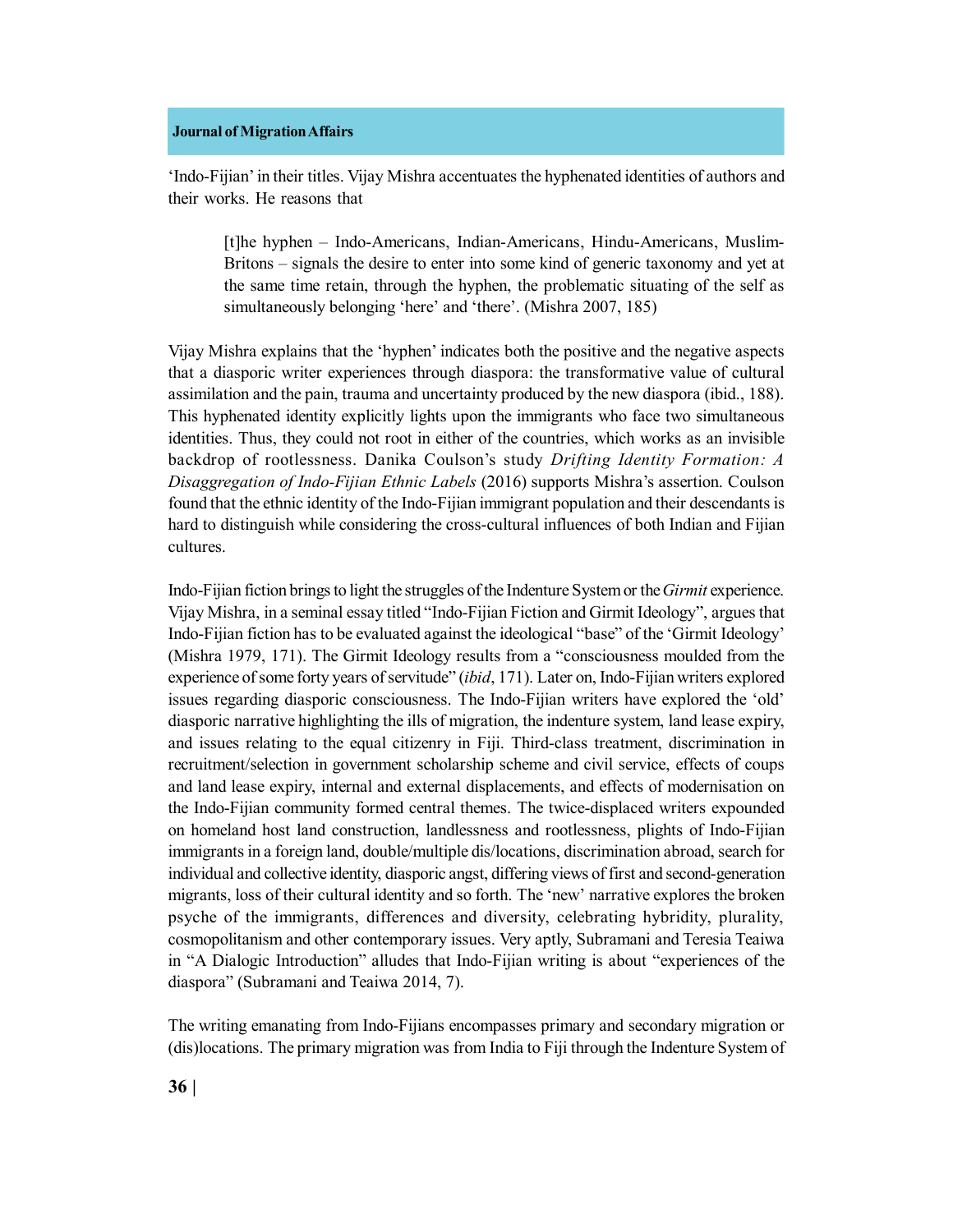labour between 1879 and 1916. Free migration beginning in the late 1920s overlapped with the indenture movement resulting in a common identity. Vijay Mishra qualifies the arrival of Indians during this period as "old diaspora" (Mishra 2007, 1). Push and pull factors have led to secondary migration amongst Indo-Fijians. Many were swayed by the pull factors of 'greener pasture' and 'bright city lights' of the first-world countries for migration. In contrast, the push factors have been predominantly the political instabilities caused by the coups in 1987, 2000 and 2006. Non-renewal of land leases since 1997 has also contributed to migration. The secondary migrants are part of the "new diaspora" (ibid., 14).

The secondary migration or second shift Indo-Fijians form a larger diaspora group in Australia, New Zealand, Canada, the United States of America and other countries. Their migration also extends to the nearby island nations such as Tonga or other Pacific Rim countries. Internal migration within Fiji also constitutes a second shift. Evidently, the Indo-Fijian diaspora has shifted their locations through forced and freewill migration. Dis/locations affect migrants in physical, socio-economic, psychological, or political ways. In such contrary conditions, the Indo-Fijian diaspora has managed to survive the adversities of new locale and culture in their host nations.

Indo-Fijian fiction includes writers residing in Fiji and those writing from abroad. Major readers of their writing include the Fijian public and anywhere the Indo-Fijian diaspora exists or those interested in Indian migration, indenture, and diaspora. Their writing is about Fiji or remnants of Fiji and their experiences in their new locale. Diasporic communities live outside the country of their origin but maintain strong ties with their homeland. As much as these communities wish to assert their identities, they are subjected to social, emotional, political and cultural alienation, gender bias, race, ethnicity and space problems, which results in nostalgia or diasporic consciousness. Indo-Fijian diasporic writers are therefore compelled to express these traumatic emotions and experiences in their writings. The writings of these writers achieve a unique stature revealing the conflict between cultures, identity and their host nation/countries. Engaging their consciousness, they exhibit their cultural linkages or attachments by presenting their homeland's tales, traditions, rituals, dialects, ethics and myths. They also exhibit in their writing the concepts of space, exile, identity, homeland, dislocation, transplantation and alienation. The present circumstances of the host land are also explored. The writers problematise their state between "home" and "homelessness," their position as exiled and uprooted persons.

The first Indian writing in Fiji dates back to 1914. Totaram Sanadhya's *Fijidwip Mein Mere Ikkis Varsh* (1914), later translated as *My Twenty-One Years in the Fiji Islands* (1991), exposes the evils of the indenture system in Fiji and appeals to the Indian leaders in India for help. Sanadhya's short story "*Bhut Len Ki Katha"* ("The Story of the Haunted Line") (1922) describes indentured life personally, giving insights into *girmitiya* suicides and social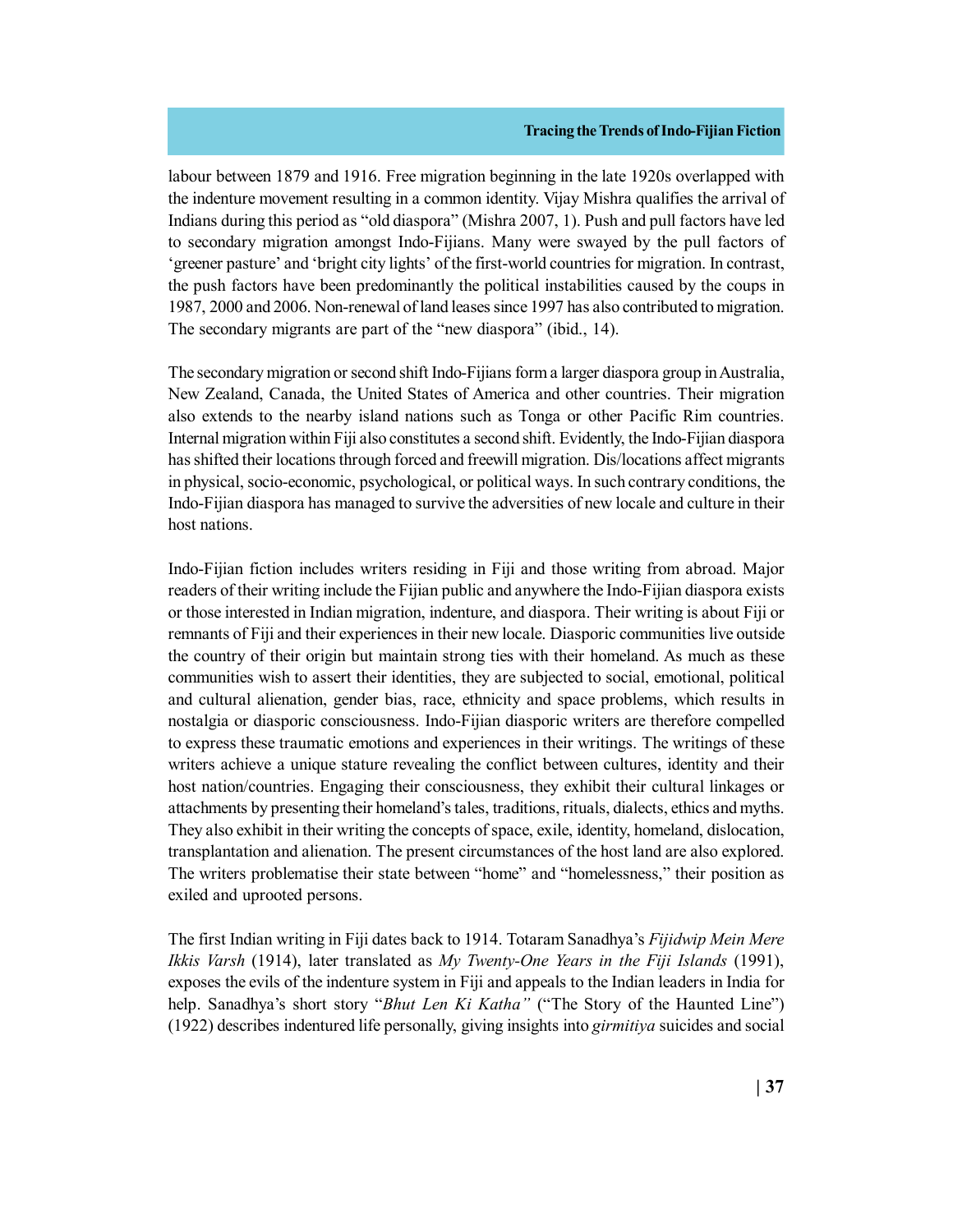relations in the coolie lines and relations between the Indians and the native Fijians. For Sanadhya, life in Fiji was no better than hell or *narak*.

After Sanadhya, Pandit Kamla Prasad Mishr is an important name who emerged as the National Poet in Hindi in Fiji. *Mulk Ki Rachnayain* (1972), a collection of poems, is his most prominent work. In his poems, Mishr explores the collective traumatic experiences of fellow Indians. In 1975, Mishr was honoured by the Government of India for his contribution to Hindi Literature in Fiji. Mr. Morarji Desai in 1979 had immense praise for him. In 1936, Pandit Ram Chandra Sharma wrote *Fiji Digdarshan*, a book about Fiji's socio-cultural, economic and political state. Gyani Das' *Fiji Galipika* (1948) and Pandit Kamla Prasad Mishr's *Bhooli Hui Kahanian* (1950) are short stories collections on *girmit* experiences. Jogindar Singh Kanwal, the most prominent Hindi novelist in Fiji, wrote *Savera* (1976)*, Dharti Meri Mata* (1977*)*, *Karwat* (1979) and *Saat Samundar Paar* (1986). His novels explore the *girmit* experience and land issues faced by current generation Indo-Fijians. Emergent Hindi writers in recent years are Utra Guru Dayal, Sueata Chaudhary, Jainendra Prasad, and others.

Fiji Hindi soon established itself as a language of literary expression. It inspired many creative minds in Fiji to express themselves in their mother tongue. Raymond Pillai and Subramani began writing in Fiji Hindi: a plantation language derived from Bhojpuri, Braj bhasa, Urdu, Rajasthani, Tamil, Telugu, Malayalam, Fijian and English. Raymond Pillai is credited for writing the play *Adhuuraa Sapnaa* (2001). Although the script is Roman, the language is Fiji Hindi. The play explores the bittersweet relationship between the Indo-Fijian and native Fijian communities. The high-headed protagonist Sambhu believes that the only way to clamour a proper claim of Fijian citizenry is by 'reincarnating' the *girmit* experience. For Sambhu, sweat and toiling land would replace shedding blood for his country. Vijay Mishra alludes that nations demand blood libations; those unable to offer them will be doomed to impartial belonging, never fully "owning" the nation. According to him, Indians will remain in the diaspora because they cannot die for a cause (Mishra 2007, 37). From a farmer's point of view, sweat is equal to blood, and Sambhu intends to claim his share of land through toiling and tilling. But Sambhu's plans are unrealised and eventually his millennial dream is shattered. Pillai points out that no efforts to renew the past would change the outcome of the past.

It is Subramani who has explored and unlocked the full potential of Fiji Hindi. In his two novels, he has used the Hindi Devanagri script. In his first novel *Dauka Puran* (2001), Subramani traces the journey of Fiji Lal, the protagonist. Fiji Lal is a vagabond who is in search of his mythical king. While traveling from one village to another or one town to another, we see the 'everyday' lived experiences, current trials and tribulations, and memories of Indo-Fijian communities. In the second novel *Fiji Maa – Mother of a Thousand* (2019), a beggar woman Vedmati narrates the national events. Here Subramani gives voice to subaltern Indo-Fijian women who are otherwise silent participants of national affairs.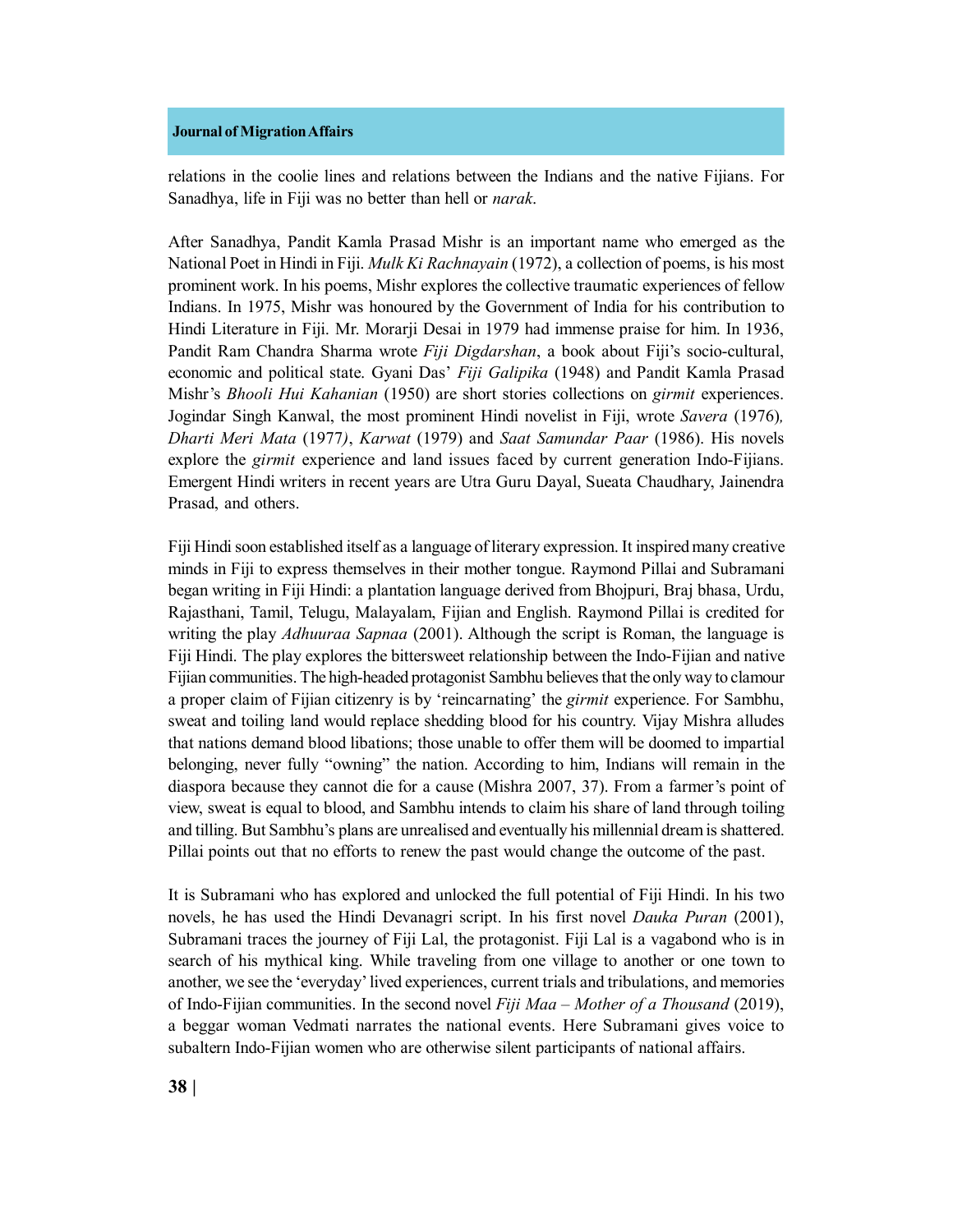Just like many other postcolonial writers, Indo-Fijian writers have used the language of their colonisers to 'write back'. As a result, Indo-Fijian fiction also flourishes in English. Raymond Pillai, Subramani and Satendra have been prominent twentieth-century writers in Fiji. These writers reflected 'Girmit ideology'. Later on, their writing scope expanded to include "Diasporic Imagination". The 'Diasporic Imagination' is theorised by Vijay Mishra in his seminal text *The Literature of the Indian Diaspora: Theorising the Indian Imaginary* (2007). In his lecture "The Diaspora Imaginary and the Indian Diaspora" at the Asian Studies Institute, Victoria University of Wellington, Mishra expounded that "All diasporas are unhappy, but every diaspora is unhappy in its own way" (Mishra 2005, 1). The fictional works of these writers focus on the life and time of the Indo-Fijians and their ancestors who went there as indentured labourers more than a century and a half ago. As treasures of history, culture, philosophy and politics, Indo-Fijian fiction has aroused immense interest among historians, critics, scholars and academicians.

Raymond Pillai is considered Fiji's finest short-story writer. *The Celebration* (1980) and *The End of the Line* (2008) are his collections of short stories. The stories revolve around the 'everyday' lived spaces of the Indo-Fijian community in Fiji and abroad. Major themes explored are ethnic differences, homing desire, political tensions and migration and making a living. Stan Atherton (1981) claims that Raymond Pillai's fiction reflects Indo-Fijian society. Pillai manages to capture the inner lived experiences of ordinary people, those hidden from view, beneath the surface, beyond the range of official statistics and influence. To add on, prominent historian Brij Lal writes, in the blurb of *The End of the Line*, that Pillai made a vanished world come alive, full of good humour but also simple, unaffected humanity.

Raymond Pillai's fictional world reflects inter-cultural conflicts in Indo-Fijian society. In "To Market, To Market" an affair blooms between Hindu girl Meena and a Muslim boy Salim. Due to religious differences, the two lovers are unable to unite. In "Brief Skirmishes" Vincent, a young school teacher, desires to marry Parvati. This time the Hindu and Christianity religion card foils their intentions. In "Muni Deo's Devil" the differing views of North Indians (*Kurwi)* and South Indians (*Madraji/Madrassi*) are brought forward. Pillai highlights the acute religious differences amidst the Indo-Fijian community. In "The Celebration" Rama wishes to slaughter a goat on Christmas day. For Indo-Fijians, Christmas as a celebration is associated with feasting and drinking liquor. But Rama's mother resists Rama's wish because they are yet to conduct the annual prayer (*Salina*) for her deceased husband. The conflict in "The Celebration" is from the effect of acculturation and mimicry.

In "The End of the Line," Pillai recollects Shiva and Mani's childhood days in a village farthest away from the Colonial Sugar Refinery mill. They are now "disperse(d) across the globe" (Pillai 2008, 7). They recall Tangavelu, a Tamilian, who happens to be the oldest man in their village. Tangavelu relays to them why his father chose to sign *girmit* –"[w]e were very poor. My father heard stories about a place where people could get rich. So we sailed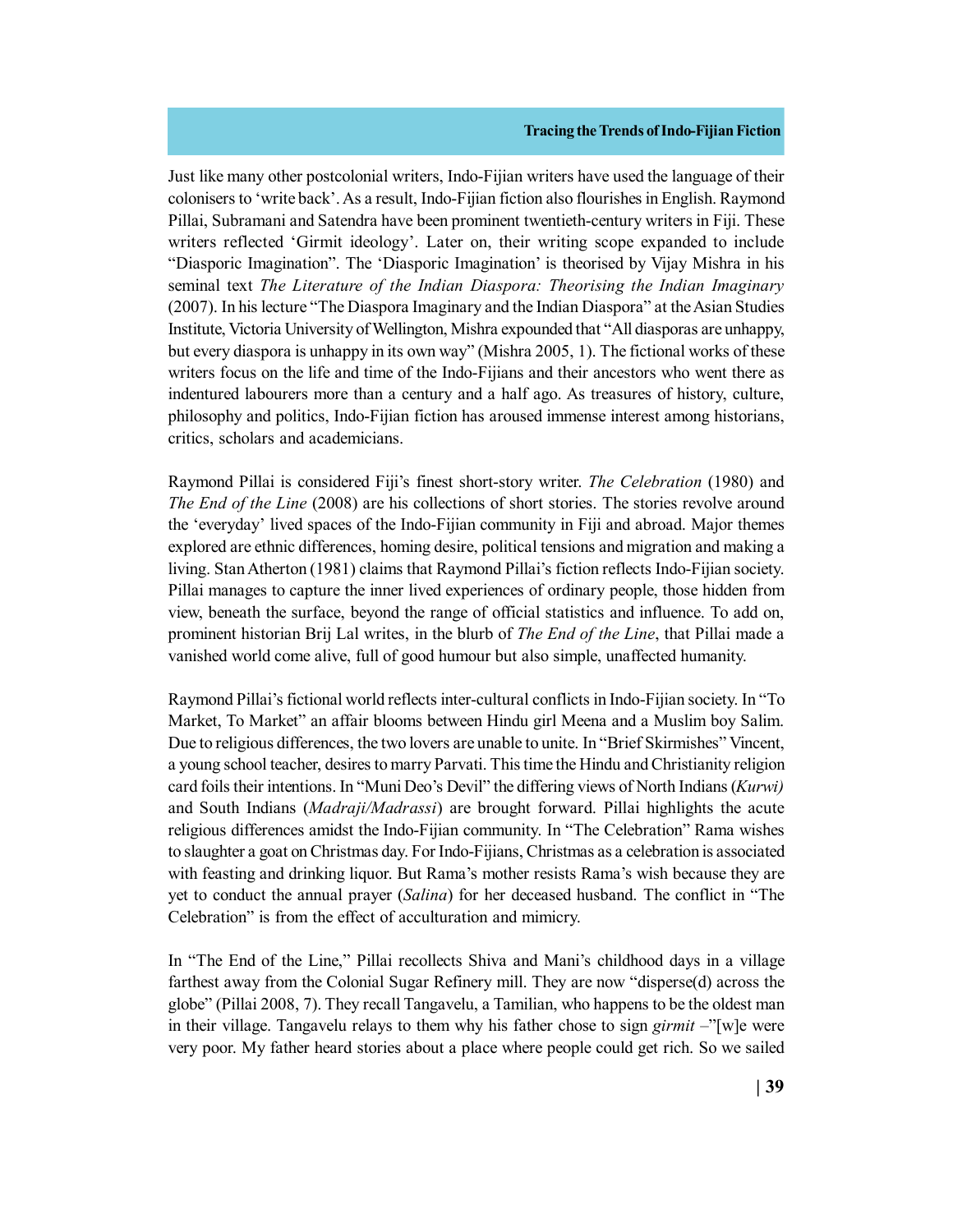from Madras" (*ibid*, 6). In "One Step at a Time", young independent Dominic from a South Indian Methodist Christian background is in love with Esther – a part Polynesian and part European girl. She is a "half-caste" (*ibid*, 22). Both negotiate the subtle differences in their way of life, such as cooking food and washing dishes. Both restrain from committing to each other because of the "race thing" (*ibid*, 22). Dominic feels not good enough for Esther. He voices how the Indo-Fijian community is viewed, "we Indians have been here for 95 years, almost a century, but we are still *vulagi* – treated as outsider" (*ibid*, 22).

In his two volumes of short stories, Pillai expresses the 'everyday' lived spaces and experiences of the Indo-Fijian community in Fiji and abroad. Major themes explored are ethnic differences, homing desire, effects of coups and migration, and making a living. He explores the lives of sub-sections of the Indo-Fijian community and brings out the inter-cultural and religious differences within the Indo-Fijian community.

In a pluralistic view of the Fijian society, Subramani deals with the lives and experiences on the plantation, immigrants' experiences, struggle for collective and individual identity, multiculturalism and colonialism. "Tell Me Where the Train Goes" is a story of Kunti, a *girmitiya* woman, and her son Manu facing abuse and violence in the coolie barracks. Both decide to escape from this dreadful life, but Kunti and Manu have "nowhere to go. They were simply shipwrecked in the barracks" (Subramani 2017, 25). In "Sautu" Dhanpat – like many other time expired indentured labourers, had "nowhere else to go". Dhanpat laments on "past order" – the suffering of indenture and nurses "new anguish" – the departure of his son Sumo (ibid., 12). The trauma of such an experience leads to dementia. Subramani, in "Marigolds", stresses the struggles of the marginalised in the metropole Suva. Protagonist Chetram's house marks the end of legal housing plots and the beginning of a squatter settlement. He vents his existentialist angst "all [my] life I had lived according to other people's expectations" (ibid., 65). He brings out the *girmitiya* collective unconsciousness "[t]here is no alternative life: a hundred years of history on these islands has resulted in wilderness and distress" (ibid., 67). Hence Subramani, through Chetram, voices the struggles of hundreds of descendants of *girmitiyas* and epitomises the *girmitiya* collective unconsciousness.

The most prolific writer and poet emerging from Fiji is Satendra Nandan. Nandan's writings reflect the process of migration and express the pain, trauma and suffering that a migrant undergoes during the separation from one's homeland. His writings reflect '*girmitiya* consciousness', which constitutes pain, suffering, servitude, sacrifice, and his ancestors' struggle. Almost all his books echo the eclectic experiences (individual and collective) of forced migration (first of his ancestors from India to Fiji and then his banishment from Fiji to Australia after the 1987 coup). His writings - poetry, prose and fiction - "address the same large themes of India, Fiji, diaspora, exile; they map the same intersecting vectors that affect private lives and social conditions" (Harrex 2000, 197). Nandan's diasporic imagination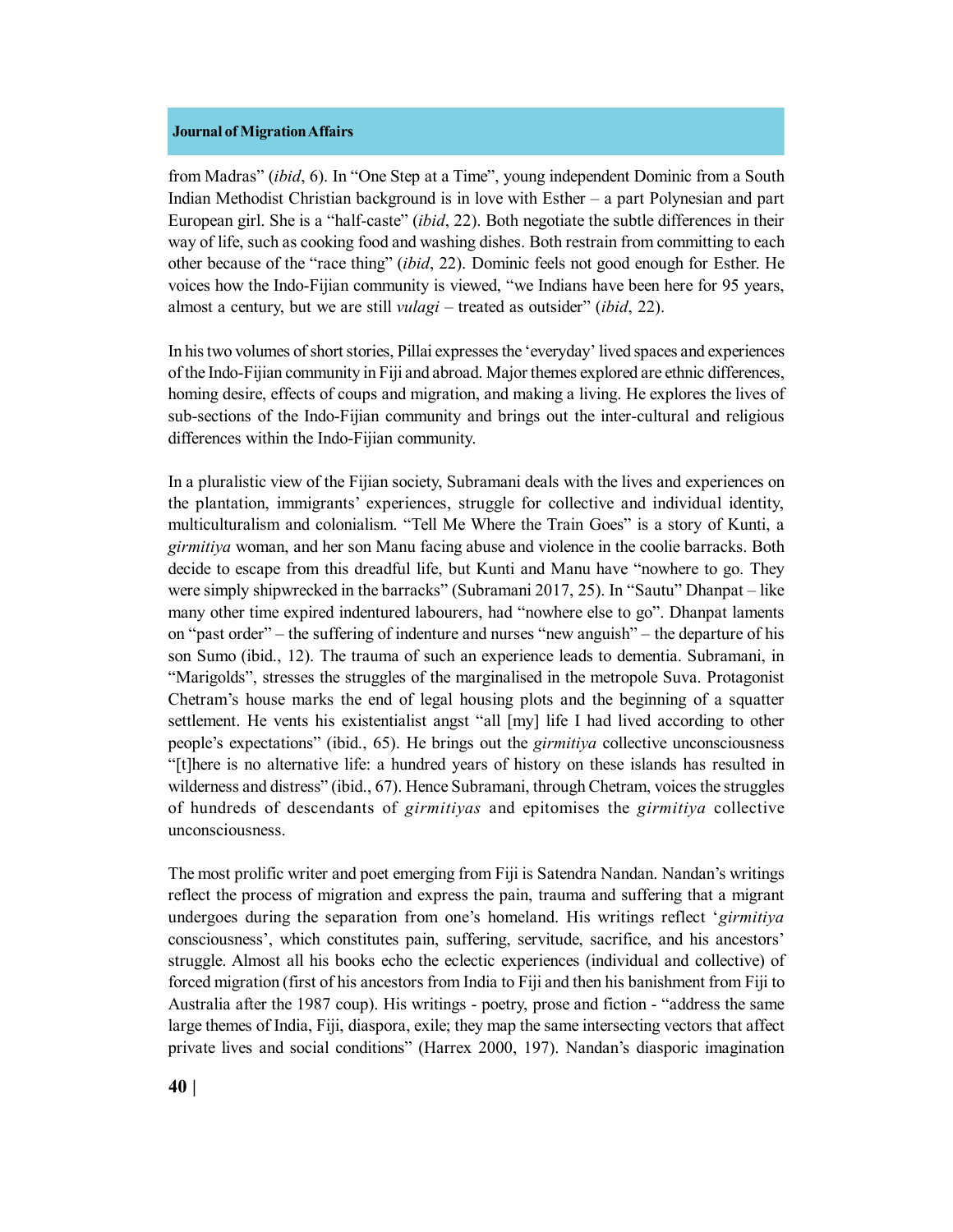engages with the issues and themes of identity, alienation, displacement, homelessness and rootlessness, and Fiji's cultural and political crisis. Within the boundaries of the present crisis, Nandan imbues his work with myths and memory of the motherland (India).

Inarguably, Nandan is a writer of diasporic imagination and *girmit* sensibility par excellence. His poems represent the agonies and longings of *girmitiyas* by blending their past (India) and present (Fiji) through memory and myths. According to Sudhir Kumar, Nandan's poetry and fiction deconstruct the very notion of a fixed "*des/pardes* (nation/host-nation)" axis by foregrounding the traumatic yet hitherto untold narratives of dispossession, relocation, recognition, and continued repression in the so-called *par-des* of the diasporic community of Indo-Fijians in present-day Fiji (Kumar 2005). At the same time, Vijay Mishra adds that Nandan's imaginative world is constructed around his collective ethos of the Indian fragment in Fiji and his personal experiences of banishment and homelessness. It "grows out of the special predicament of this Indian fragment in Fiji. It is built around an intuitive grasp of the Girmit ideology, which Nandan occasionally blasts open, often parodies, but invariably enters into through a process of self-dialogisation" (Mishra 1992, 79-84).

Nandan's *Faces in a Village* (1976) is a collection of his poems with themes ranging from childhood celebration to nostalgia, education and travelling, India and its influence, and the Indo-Fijian predicament in Fiji. His poem "My Father's Son" best captures Nandan's transition from Indian *girmitiya*, his grandfather's arrival from "The passage of one life into another", the acculturation into native culture "But the smell of grog was in the corner/ Where I used to serve the taukei", death of a generation of *girmitiyas* "He died in his sleep/ He was so old- no one knew his age", land lease expiry "His land, on which his wife was buried/ Was 'reserved' two weeks ago", the sad state of Indo-Fijian predicament "But around me there was only death and decay", and his return to Australia "And I flew back to my retreat" (1976, 1-5). In "Voices in the River", Nandan compares Nadi (a river) to the Ganges. A visit to the Nadi river brings childhood memories when he plays a "*bansoori* like Krishna dreaming of Radha's passion" and is later exiled from his country — "I have been flung like a fish". Nadi river had acted like a swivel door to the two communities living across intermittent acculturation, letting teens play together and adults indulge in "*talanoa*" (yarn) and "*yagona"* (drinking grog) (1985, 14-16).

Recently we have witnessed prominent writers such as Sudesh Mishra, Kamlesh Sharma, Mohit Prasad, Kavita Nandan, Anurag Subramani, Shalini Akil, Sunil Bhan, Satish Rai and many more who are plying their art with relative success. Their writings encompass the pathos of the Old and the New Diaspora, responding to colonialism, displacement within the country as well as to other countries, rural to urban shifts, social issues, the challenges of modernity and other contemporary issues.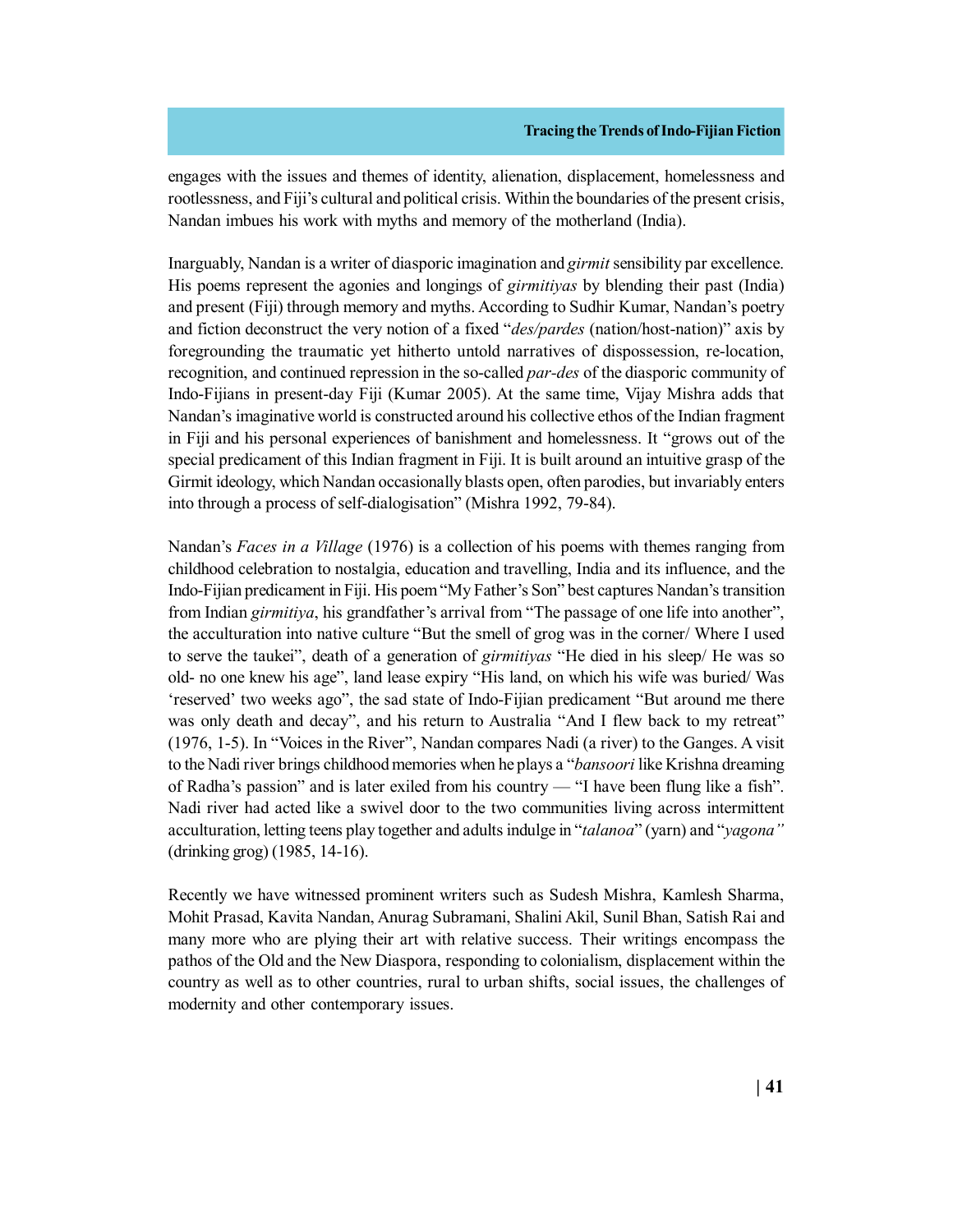The works of Kavita Nandan and Pranesh Prasad are used here as exemplars of recent writers. The central theme of Kavita Nandan's novel *Home After Dark* (2014) is home*.* Kavita takes the readers through a melancholic tale of a young woman – Kamini, and her struggles to find marital bliss. The novel is set in Fiji, Australia, and India. While in Delhi, Kamini cherishes her maternal roots. In Fiji, she recalls her childhood with her paternal grandparents at the farmstead. But her fond memories are overshadowed by the traumatic experience of the 1987 coup when her father was held hostage for six days. While trying to reconcile her past, Kamini suffers mental breakdowns on many occasions. In the end, she realises that her 'home after dark' is with her family.

Pranesh Prasad's *The Ultimate Laugh* (2010) is set in the "Funky Isles"- a fictional country consisting of African and Indian descendants. Prasad's novel lampoons the Fijian polity. The novel introduces us to violence instigated by the 'descendants of Africans' and reciprocal fear by the 'descendants of Indians.' As a result, many 'descendants of Indians' migrate to Australia. Michael, the protagonist, faces discrimination based on his ethnicity thus migrates to Australia in search of 'greener pasture'. In the Funky Isles, he lived a "life of a colonial pretension and had harboured in him some of the prejudices that had been the domain of Macaulay's children and the imperialists alike". However, Michael was "shaken to the core of his existence when he realised in no uncertain terms that for newcomers, Australia had been, was and would continue to be a difficult country to be accepted to, for it was a land with a deep notion of resentment running in its psyche" (2010, 125). Like many other immigrants, Michael finds himself unsuccessful and depressed.

*A Half-Baked Life* (2013) is Pranesh Prasad's extension of his first novel. Just like Michael in *The Ultimate Laugh*, Sid, the protagonist, leaves "the three hundred islands which made the country [he] was born into…" (2013, 103). Like Michael, Sid carries strong resentments toward his homeland – "you must naturally be aware of the disadvantages of birth in such a place as the islands…" (2013, 103). With a conviction that "[a] fulfilled life is only possible in the west" and "the greener pastures lay on the other side of the fence" (2013, 123). Sid prepares himself for life abroad but could not prepare him "to live as an immigrant" (*ibid*, 102). When he finds that the "other side of the fence did not have the type of pasture" (*ibid*, 123) he had sought, he yearns for the order of the past. Then again, he did not wish to return to the "old country as a failure" (*ibid*, 123).

Sid migrates to Australia to find success as an artist of international acclaim. His high hopes diminish soon as Sid struggles to fulfil his dream. He suffers degradation of self as he is forced to live in the interstices and intestinal spaces of the metropole Sydney that causes "suffocation" because his "room had so quickly and unexpectedly turned into a prison. I wanted to escape but had nowhere to run to and no one to turn to" (*ibid,* 14-15). Sid moves from one dwelling to another in search of a "cheaper and a much quieter and personal abode" (*ibid,* 44). In Sydney, he encounters "crime: stabbing, robbery, assaults, vandalising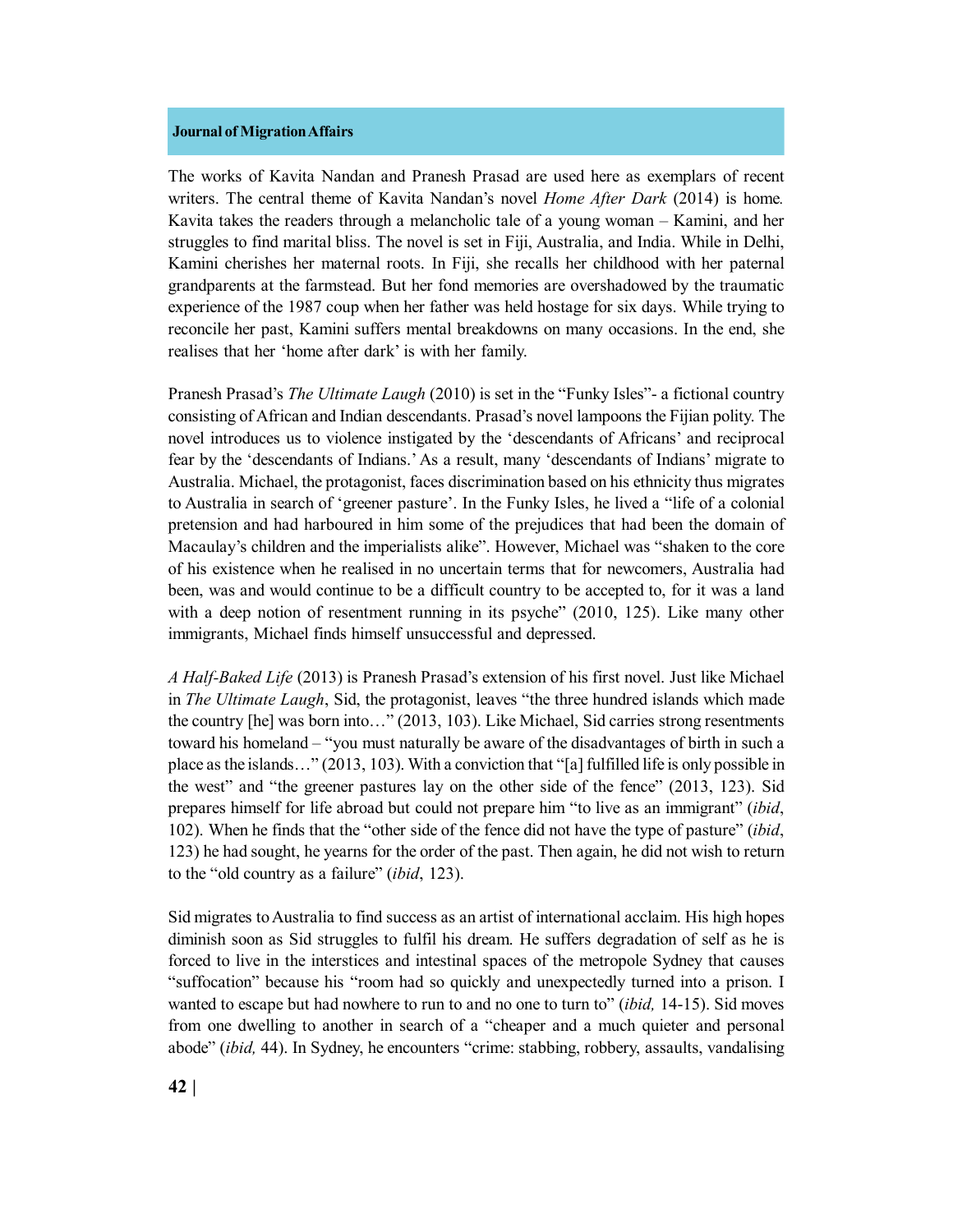and slayings. And preying by those on beats: in public toilets, showers, and changerooms. Sydney had it all" (*ibid,* 45). He changes many jobs and ends up as a "shift supervisor at another fast food outlet in the city" (*ibid,* 46). He is "stuck in [his] role" where he "no longer see(s) beyond the sundaes and ketch-up packets" (*ibid,* 47). In *A Half-Baked Life*, Sid represents the thousands of immigrants who struggle to attain their desires. Pranesh also shows the struggles of an individual in search of his talent and individual identity.

The trajectories of Indo-Fijian fiction prove that it is rooted in Girmit Ideology but has taken many routes. Totaram Sanadhya started the tradition of writing in Hindi. The tradition is still alive. The 1970s saw writers choosing English as their language of expression. Most Indo-Fijian writers wrote as a reaction to postcolonialism. Fiji-Hindi branched out from the Hindi language. While the routes are different, it can be concluded that writings coming out of Fiji by the marginalised Indo-Fijians reflect the process of migration and give expression to the pain, trauma, and suffering that a migrant undergoes during the separation from one's homeland. Indo-Fijian writings reflect '*girmitiya* consciousness' that constitutes suffering, servitude, sacrifice, and struggle of their ancestors. Some echo the eclectic experiences (individual and collective) of forced migration. Major themes explored are diasporic imagination engaging with the issues and themes of identity, displacement, homelessness, rootlessness, alienation, myths and memory of motherland (India) and Fiji's cultural and political crisis. It is true that the Indo-Fijians do not have 'literary giants' like V.S Naipaul to validate the writing that already exists. But it is also true that Indo-Fijian writers have created and cleared space for Indo-Fijian fiction. It brings to light the intrinsic qualities of Indo-Fijian fiction. These intrinsic qualities emerge from many different voices and locations; the works emerge from specific histories and postcolonial spaces. For this very reason, Indo-Fijian fiction is unique in its own way.

# **References**

Atherton, Stan. 1981. "Raymond Pillai, The Celebration." *International Fiction Review* 8 (1): 73. https://journals.lib.unb.ca/index.php/IFR/article/view/13492.

Cohen, Robin. 2008. *Global Diasporas: An Introduction*. 2nd ed. London and New York: Routledge.

Coulson, Danika. 2016. "Drifting Identity Formation: A Disaggregation of Indo-Fijian Ethnic Labels." Honours diss., Oregon State University.

Crocombe, Ron. 1981. "Foreword." In *Pacific Indians*, edited by Ron Crocombe, 7-9. Christchurch: Institute of Pacific Studies.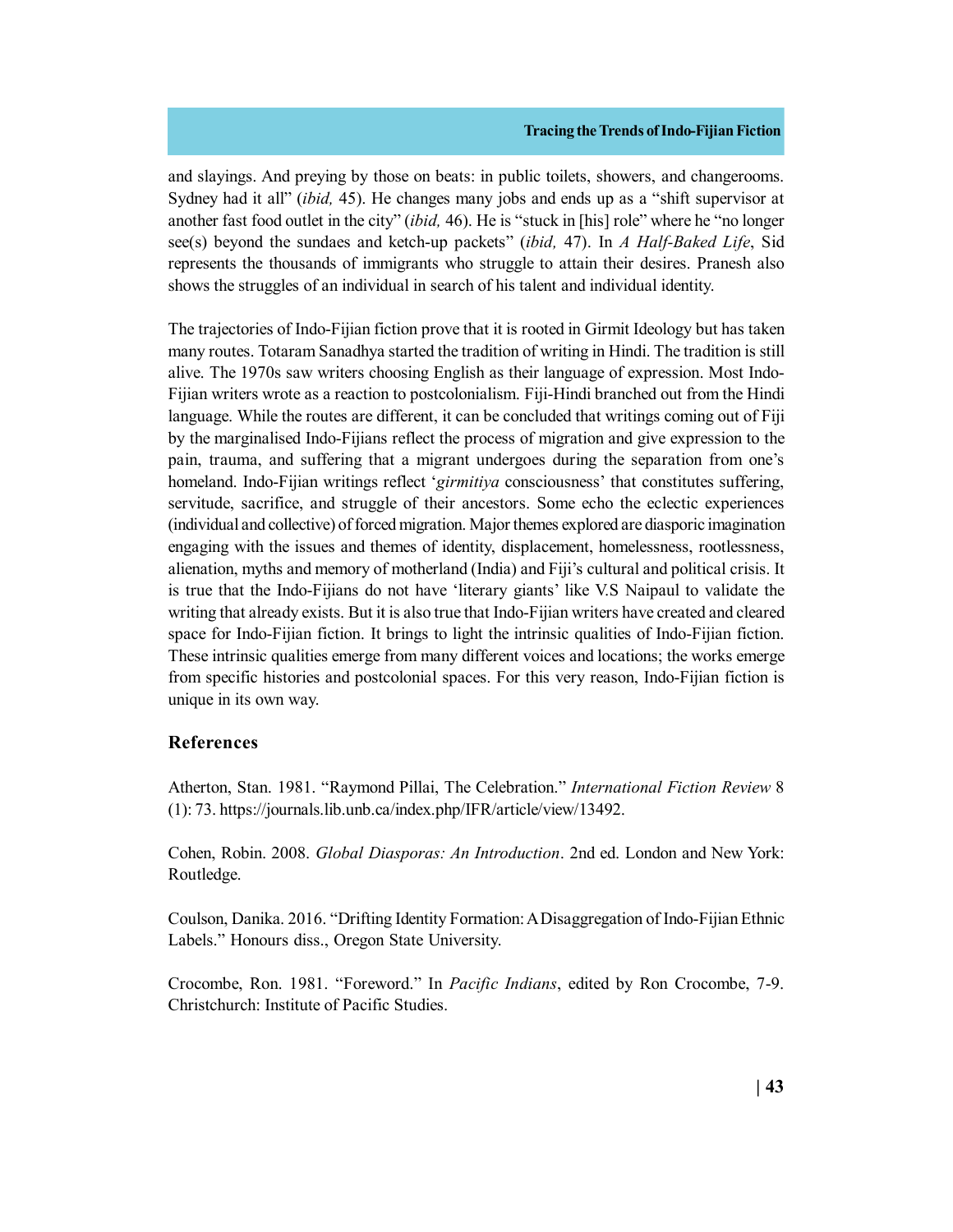Gillion, K.L. 1958. "A History of Indian Immigration and Settlement in Fiji." PhD Diss., Australian National University.

Harrex, Syd. 2000. "Afterword." In *Fiji: paradise in pieces: writing ethics-politics*, by Satendra P. Nandan. The Centre for Research in the New Literatures in English, Flinders University.

Kumar, Sudhir. 2005. "Some Reflections on Pravasi (Diasporic) Imagination: Reading Satendra Nandan's Lines Across Black Waters." *Dialog* 13: 97-106.

Lal, Brij V. 2008. 'Blurb'. In *The End of the Line*, by Raymond Pillai. Lautoka: Fiji Institute of Applied Studies.

——. 2004. *Bittersweet: The Indo-Fijian Experience*. Canberra: Pandanus Books.

Mayer, Adrian C. 1963. *Indians in Fiji*. London: Oxford University Press.

Mishra, Sudesh. 2003. 'From Sugar to Masala: Writings by the Indian Diaspora'. In *An Illustrated History of Indian Literature in English*, edited by Arvind Krishna Mehrotra, 276-294. New Delhi: Permanent Black.

——. 2006. *Diaspora Criticism*. Edinburgh: Edinburgh University Press.

Mishra, Vijay. 1979. 'Indo-Fijian Fiction and the *Girmit* Ideology'. In *The Indo-Fijian Experience*, edited by Subramani, 171-183. Queensland: University of Queensland.

——.1992. "*Satendra Nandan, The wounded sea." Span: Journal of the South Pacific Association for Commonwealth Literature and Language Studies* 32: 79-84.

——. 2005. *The Diasporic Imaginary and the Indian Diaspora.* Asian Studies Institute Occasional Lecture 2, 29 August 2005, Victoria University, Wellington.

——. 2007. *The Literature of the Indian Diaspora: Theorising the Indian Imaginary*. London and New York: Routledge.

Naidu, Vijay. 2017. 'From Indian Coolies to Fijians: Culture and Identity Change among Indo-Fijians'. In *Fijian Studies: Special Commemorative Issue: Girmit* 15 (1): 11-26.

Nandan, Kavita. 2014. *Home After Dark*. Suva: USP Press.

Nandan, Satendra. 1976. *Faces in a Village*. Suva: Viti Publishers.

**44 |**